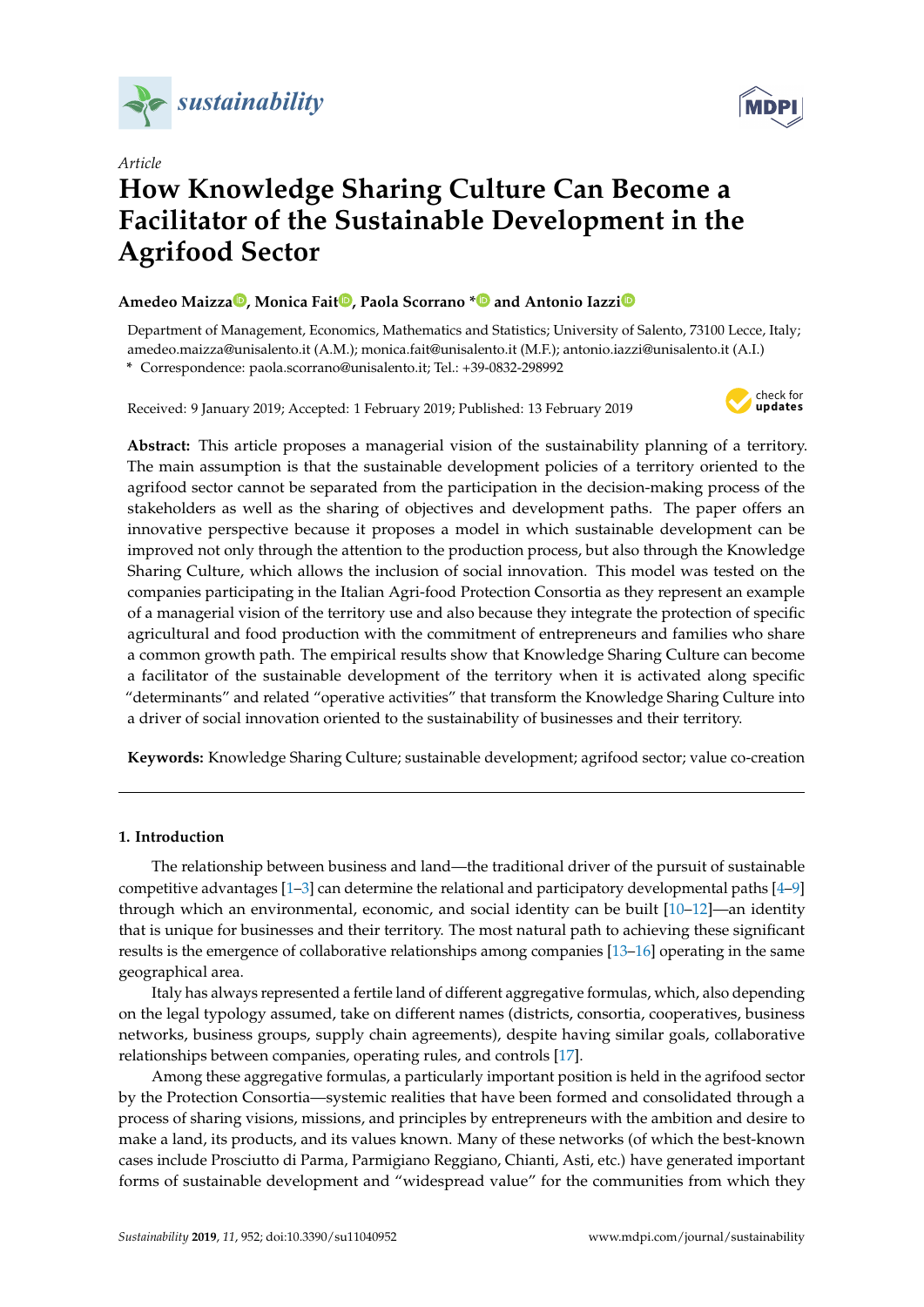emerged [\[18\]](#page-12-2). The product brands are, in fact, the names of the territories to which they belong, hence the "brand–land" relationship [\[19–](#page-12-3)[21\]](#page-12-4); that is, those aggregative territorial typologies that developed through the logic of the self-generation of well-being, conservation, and enhancement of the territory thanks to the sharing of "behavioral values" (through actions of moral suasion) and "product values" (with appropriate quality control), thus sharing practices, methods, values, and knowledge.

In fact, knowledge is a driver of the "traditional" value of the brand–land, and thus of the sustainable development of territories that are suitable for the agrifood economy. Consequently, knowledge sharing, considering its nature as a "fluid mix of framed experience, values, contextual information and expert insights" [\[22\]](#page-12-5) (p. 5), represents a potential on which strategic common actions can be based. knowledge sharing, being a process of social interaction that involves knowledge, experiences, and skills of individuals working in an organization [\[23\]](#page-12-6), implies the creation of new knowledge [\[24\]](#page-12-7), helps organizations identify best practices, promotes new ideas and organizational learning [\[25](#page-12-8)[,26\]](#page-12-9), and promotes shared achievement of management objectives [\[27\]](#page-12-10). The innovative processes, instead, pass through the sharing of the knowledge resources of a company with other subjects with which it is related [\[28](#page-12-11)[,29\]](#page-12-12). In fact, the existence of a network of relationships that combines the various cognitive assets influences the creation of value for the participating companies [\[30\]](#page-12-13).

Starting from these reflections, this work therefore intends to answer the following research questions.

RQ1: In which determinants (defined below) should knowledge sharing between area networks and land be realized with a view to co-creating sustainable development?

RQ2: In which directions should policies be devised for this co-creation?

The approach focused on the strategic potential of knowledge sharing seems to us to be a different declination of the "business–land" relationship adopted in the agrifood sector, which is traditionally read from the sole perspective of environmental protection. This approach, however, is adequate if we wish to support a shared and synergistic development, which, going beyond that reductionist view, obtains a holistic perspective that also considers socioeconomic development.

To understand the dynamics of sharing [\[31\]](#page-12-14) and to support our claims, we propose a model based on a combination of social cognitive theory [\[32,](#page-12-15)[33\]](#page-12-16) with Nahapiet and Ghoshal's theoretical model of social capital [\[20](#page-12-17)[,22\]](#page-12-5), tested on companies in the Italian Agri-food Protection Consortia to discuss our research questions.

The social capital is interpreted as the ability of the actors to understand the relevance of the advantages deriving from participation in social interaction mechanisms whereas the socio-cognitive perspective regards the role of the expectations of the results in the exchange of knowledge. Therefore, the conceptual and empirical model developed on the two dimensions provides a systemic view of the pre-conditions necessary for the adoption of a knowledge sharing strategy oriented to the co-creation of sustainable development and bridges the gap linked to the absence of operational tools, which is useful to understand the existence of adequate environmental conditions for the implementation of these strategies in business networks.

To discuss our research question, the study is organized as follows: We first provide the essentials of the conceptual and theoretical background of our proposal by illustrating the link between knowledge sharing, social capital, and socio-cognitive perspective and a concise focus on the theoretical notion of the complex value of agrifood aggregations. Then, we present the methodological approach adopted, highlighting elements useful to the subsequent discussion where we analyze how knowledge sharing becomes a facilitator [\[34](#page-12-18)[–37\]](#page-12-19) in the co-creation of sustainable value when relative strategies are activated following certain policies and specific operational interventions. Finally, we provide the conclusions and we highlight the main managerial and research implications.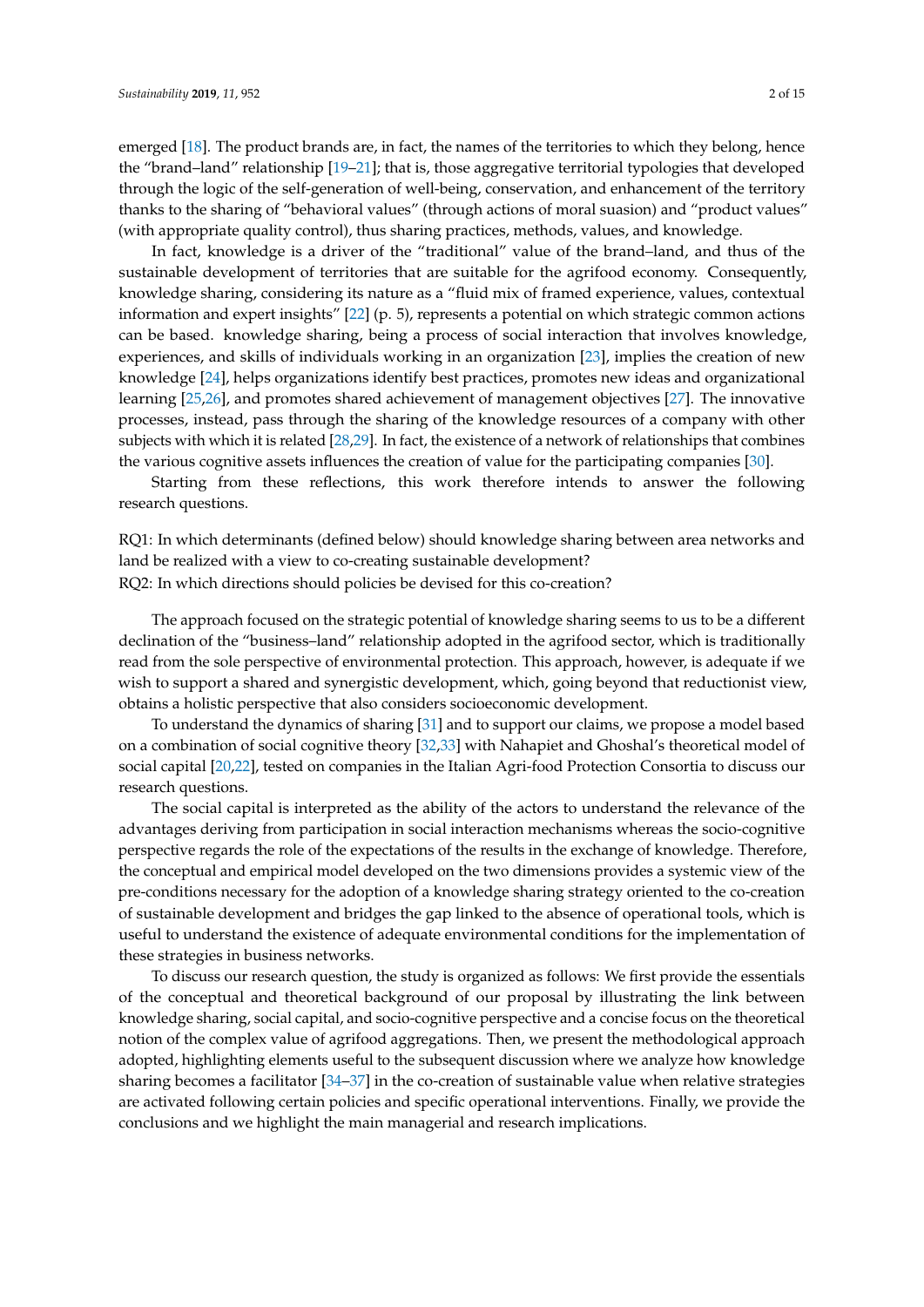#### **2. Theoretical Background**

### <span id="page-2-1"></span>*2.1. Knowledge Sharing, Social Cognitive Theory and Social Capital Theory*

The literature has demonstrated the important role of knowledge sharing that involves knowledge, experiences, and skills of individuals working in an organization [\[23,](#page-12-6)[25](#page-12-8)[–27,](#page-12-10)[38\]](#page-12-20).

Various academic contributions [\[36](#page-12-21)[,39](#page-12-22)[,40\]](#page-13-0) and practitioner-oriented publications [\[41,](#page-13-1)[42\]](#page-13-2) have suggested that access to new resources of knowledge is one of the most important consequences of social capital. In fact, it is the process of social interaction within a given context that develops knowledge [\[43](#page-13-3)[,44\]](#page-13-4). In this perspective, many studies have interpreted social capital as the driver that facilitates access to knowledge, as it creates an environment characterized by mutual trust and appreciation of the knowledge of others [\[33](#page-12-16)[,45–](#page-13-5)[48\]](#page-13-6) and nurtures social interactions and immersion in practice [\[49](#page-13-7)[–52\]](#page-13-8). The model that most contributed to the understanding of the link between social capital and knowledge sharing is the one proposed by Nahapiet and Ghoshal (1998). For the authors, social capital is characterized by the combination of three dimensions: The structural dimension, represented by those interpersonal relationships that characterize a community; the cognitive dimension, which includes those factors of the social organization that generate a shared representation of their community; the relational dimension, which concerns the relationships that are created through a continuous system of interactions and generates a type of norm—trust, reciprocity, and solidarity. The three dimensions are interrelated and there is a kind of causal sequence between them that makes the social capital productive of collaborative behaviors that generate mutual benefits within a community [\[53\]](#page-13-9) and the achievement of otherwise impossible objectives.

As the social cognitive theory suggests, human behavior is based on triadic, dynamic, and reciprocal interaction of personal factors, behavior, and the social network system. The theory is based on the assumption that the learning of individuals also depends on the observation of the behavior of others. The reproduction of an observed behavior depends on determinants influencing the quality of the decisions taken [\[54–](#page-13-10)[59\]](#page-13-11). Naturally, the individual's will is required to direct his actions towards certain activities, as well as the ability to take appropriate behaviors (known as self-regulation) also based on a self-evaluation of the robustness of one's own knowledge. This is all the more useful when the individual is part of a group of people acting individually (personal expectations) or jointly (community expectations) to pursue a common goal. In this circumstance, it is believed that individuals can benefit from the knowledge and skills of others to fill up their specific gaps, sharing their information to make new knowledge. Furthermore, the exchange of information/knowledge is facilitated precisely by the existence of the network; in some cases, it may be structured and codified (for example, the use of shared language, common technology, etc.). A further element of facilitation of knowledge sharing is represented by the fact that individuals usually belonging to a network (for example, a consortium of companies) operate in the same sector, or in similar or complementary sectors, and share common interests and objectives. By observing their behavior, the best practices thus emerge, which results in voluntary and conscious high learning levels (benchmarking theory) [\[60,](#page-13-12)[61\]](#page-13-13).

#### <span id="page-2-0"></span>*2.2. The Impact of Protection Consortia on the Land of Origin*

The choice of the Italian Agri-food Protection Consortia as a research area is based on the economic and social relevance that these organizations have on the land and on their international reputation. Created to protect the production of specific food items, the consortia presently represent the commitment of entrepreneurs and families who share a common path of growth. The communication activities they perform are increasingly important tools in promoting the specific quality and culture of a geographical area. They are thus natural meeting places for knowledge, experiences, and skills, through whose exchange competitive advantage and sustainable development can be derived. It is therefore evident that the network of social, personal, and value-sharing relationships, whether formal or informal, that characterize the consortia fully responds to the creation of a system of territorial relations in which the exchange of tangible or virtual resources, and particularly of knowledge,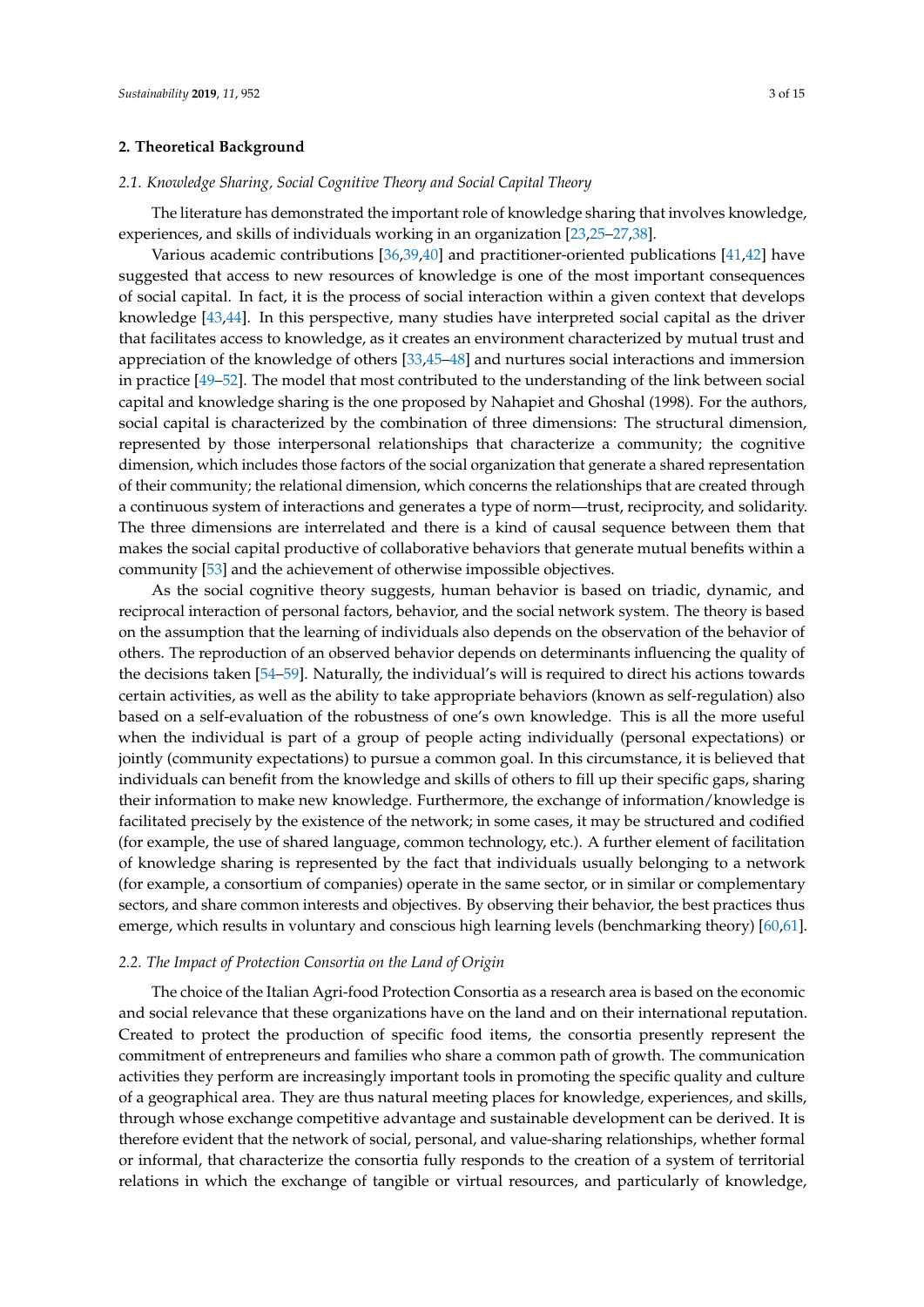facilitates the co-creation of value for businesses and the land [\[35](#page-12-23)[,62\]](#page-13-14). These systemic aggregative formulas ultimately represent the best practices of business combinations that have contributed to the sustainable development of the local land through the production of specific and "typical" foodstuffs.

By "typical" agricultural food production, we refer broadly to all those products characterized by a close link with their land of origin, which is often explained and enhanced by certification marks—such as, for example, the Registered Designation of Origin, Protected Designation Origin, Protected Geographical Indication—. These involve a natural link with the country of origin [\[63](#page-13-15)[–68\]](#page-14-0) and with the production traditions that emphasize the benefits of the "made in" effect [\[20\]](#page-12-17). For this reason, these goods, in addition to stimulating the need for direct knowledge of places, can become products whose value transcends their intrinsic usefulness, since they determine effects tied to the sensations [\[69\]](#page-14-1) that they can generate. The consortia protect products that have a profound link with their respective places of production, because the features of typicality that characterize them are not replicable or "exportable" outside that specific context [\[70](#page-14-2)[,71\]](#page-14-3). The identity of a land (place—identity) [\[72,](#page-14-4)[73\]](#page-14-5) is thus a direct consequence of its specific vocation (place—personality).

Italy has always been the nation with the greatest number of Designation of Origin and Geographical Indication products; these are verified by the Protection Consortia. Consumer sales of these products have grown continuously over the years, even throughout the economic crisis and the consequent contraction of consumer spending potential. In the 2016 Ismea–Qualivita Report [\[74\]](#page-14-6), the production value stood at around seven billion euro, and was geographically divided as follows: €3,808,000 or 58% in the northeast, €1,818,000 or 27% in the northwest, €245,000 or 4% in the center, €412,000 or 6% in the south, and €335,000 or 5% on the islands. The value of exports has also shown a continuous increasing trend and is estimated at  $63.4$  billion to a range of countries worldwide. These values demonstrate the relevance of the agrifood sector, in which consortia have a considerable importance for the economy of the country of origin. They contribute to sustainable development as they are aggregations of deeply rooted enterprises to the territory and are dedicated to the preservation and enhancement of geographical areas, and not "corsair enterprises", disconnected from the contexts in which they temporarily operate [\[32\]](#page-12-15).

#### <span id="page-3-0"></span>**3. Materials and Methods**

#### *3.1. Interpretative Framework*

The methodological approach adopted in this paper is based on the interpretation of the land as a social organization [\[75\]](#page-14-7), where the relationships hold between structures and infrastructures. These relationships derive from the representation of the territory as a viable system that is able to create value for the other entities of the context (public groups of governments, communities, investors, natural environment, future generations, non-human species), thus defining the essential conditions for a sustainable equilibrium [\[76\]](#page-14-8). In these relationships, each factor is valorized and generates appeal for the land and the enterprises that have a relationship with it [\[75\]](#page-14-7). From the point of view of the synergic relationship between the agrifood sector and the land, the consortia are a unity made up of local production systems, different types of actors, culture, and a shared acquisition process. They are a social phenomenon that supports and extends a normative and behavioral social capital [\[76](#page-14-8)[–80\]](#page-14-9), understood as a complex of cultural, historical, political and social elements, behavioral rules, shared values, and learning. The territory and consortia thus share a tendency towards sustainability based on the traditional dimensions of sustainable development: The economic, social, and environmental [\[1\]](#page-11-0).

From this perspective, this work aims to identify the "determinants" (and the related "descriptive variables") that promote the exchange of knowledge (RQ1) and the possible "operative activities" (RQ2), so that knowledge sharing policies can become drivers of social innovation oriented towards the sustainability of companies and territories.

The interpretative framework proposed here, which combines social cognitive theory [\[56](#page-13-16)[,81\]](#page-14-10) with Nahapiet and Ghoshal's theoretical model of social capital [\[40\]](#page-13-0), makes it possible to identify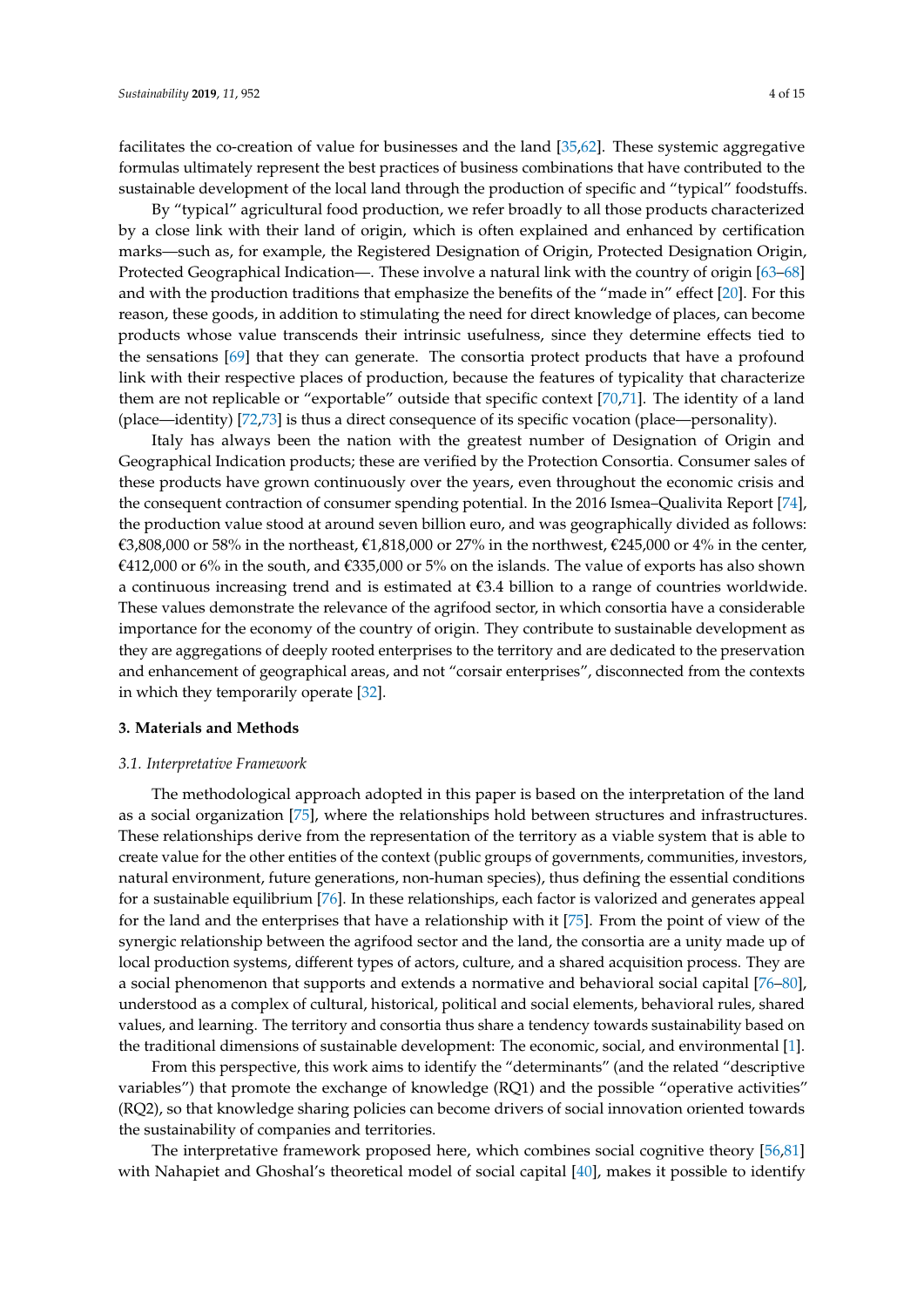ideal (theoretical) inputs adapted to the specific research context. We consider the combination of the two theories to be of fundamental importance, as it allows us to provide a picture of the companies' behavior in the phase of interaction with the environment in question.

To define this initial theoretical assumption and to then carry out the empirical verification, we proceeded as follows: **The empirical theoretical assumption** and to the empirical verification, we have expected as follows:

- a) We described the three dimensions (economic, social, and environmental) in which sustainable development is characterized by identifying the determinants; development is characterized by identifying the determinants;
- b) we identified, through a process of logical deduction, the descriptive variables of the determinants;  $\theta$  we identified, through a process of logical deduction, the descriptive variables of the determinants,
- c) for each of the variables, we identified the operative activities carried out by the companies operating in the consortia (see Figure [1\)](#page-4-0);  $\frac{d}{dt}$
- d) we designed and administered the questionnaire;
- e) we calculated the results with logit analysis and the correlation matrix;
- <span id="page-4-0"></span>f) we identified the operative activities deemed relevant by the companies for a joint sustainable development of the "business—land".



**Figure 1.** Representation of the logical process of analysis (Source: our elaboration). **Figure 1.** Representation of the logical process of analysis (Source: our elaboration).

the concept of the outcome expectations fulcrum of social cognitive theory [\[56\]](#page-13-16). These involve the consequences deriving from the assumption of a particular behavior and the perceived relative advantage [\[80\]](#page-14-9), both from the individual perspective and the community perspective [\[82–](#page-14-11)[84\]](#page-14-12). From the business perspective, any behavior must generate a competitive advantage as its main effect; the determinant is thus represented by the competitive advantage (A), which we take to have the following descriptive variables: Increasing the level of productive specialization: Production (A1); increasing the value of the agrifood product: Value of product (A2); increasing and stabilizing relationships between territorial stakeholders: External relationships (A3); facilitating the survival and strategic growth of the consortium: Growth (A4); enriching cognitive heritage oriented toward the specific circumstances of the land: Cognitive heritage  $(A5)$ . To clarify the economic dimension of sustainable development, reference has been made to

The identification of the determinant of the social dimension begins with the consideration that both companies and territories are a source of social capital, as they represent a complex of cultural, historical, political, and social elements, rules of behavior, and the sharing of values and learning [\[77–](#page-14-13)[80,](#page-14-9)[85,](#page-14-14)[86\]](#page-14-15). This implies that this determinant is represented by the creation of relationships oriented towards the sharing of common objectives or goals (B). In line with the model of Nahapiet and oriented towards the sharing of common objectives or goals ( $B$ ). In line with the model of  $N$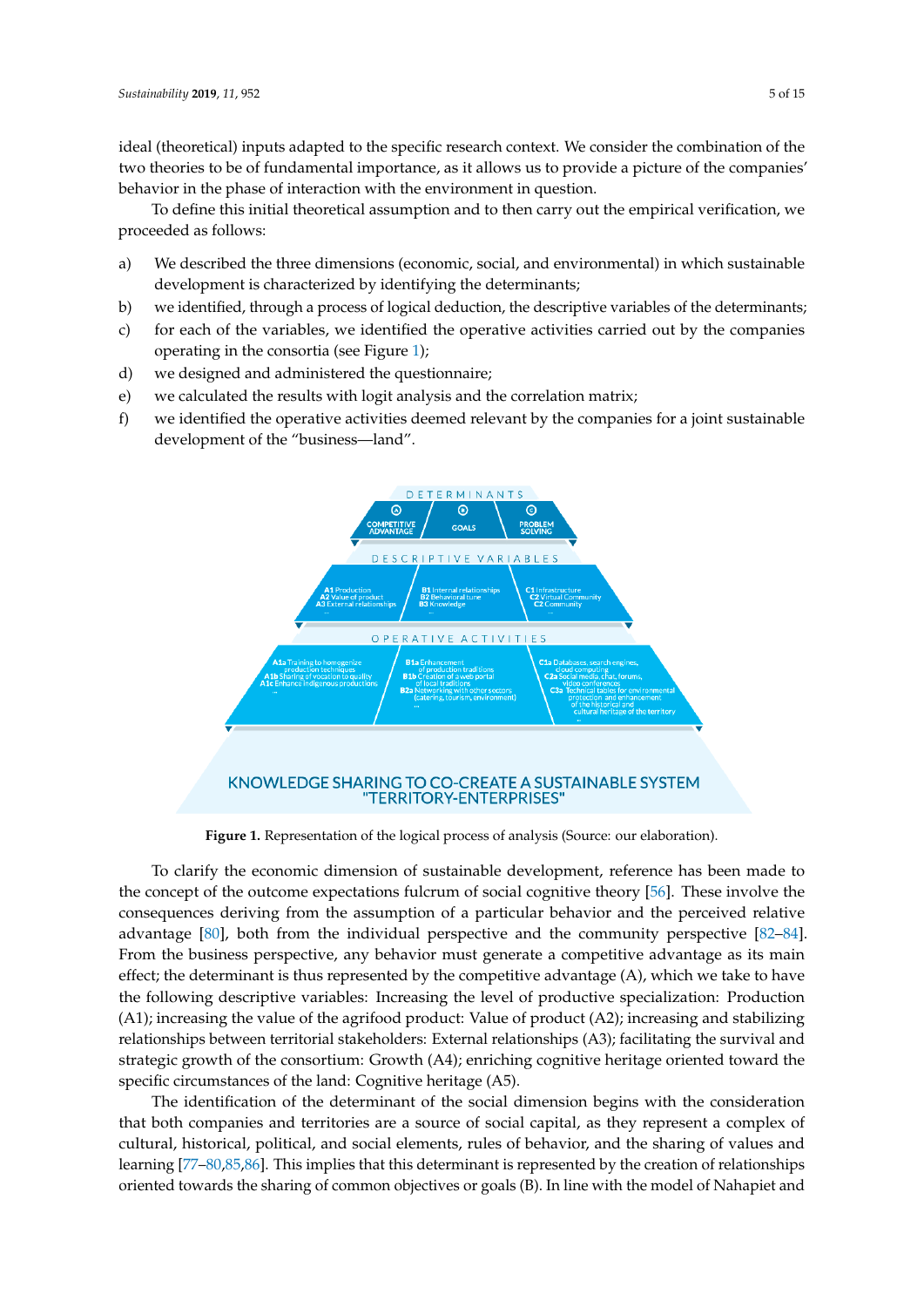Ghoshal [\[40\]](#page-13-0), which provides a multidimensional (structural, cognitive, and relational) representation of social capital, the descriptive variables of this determinant are taken to be: The creation of internal cohesion, as this is an expression of the propensity of companies to maintain and expand relations within the network (internal relationships, B1); adoption of behaviors consistent with the aims of the consortium and the land through supply-chain networks (behavioral tune, B2); the design of an environment favorable to the generation of an epistemic community that shares specific fields of knowledge (knowledge, B3); and reinforcement of the sense of belonging to a community that shares culture, traditions, and behavioral standards (identity, B4).

The environmental dimension of sustainable development here coincides with social environmental capital, an expression of the sense of belonging to a community, which takes the form of relationships between companies and actors, for the purpose of preservation, protection, and enhancement of the land of belonging. The determinant of this dimension—problem solving (C)—was found in the desire to face and solve common problems in view of environmental development also through the circular economy. In this regard, the cognitive value of social capital is taken as being important, which translates into the sharing of rules and behaviors aimed at defending territorial characteristics and related culture [\[49](#page-13-7)[,51\]](#page-13-17). In particular, in the present digital era, it is of utmost importance to provide a learning environment free from constraints, such as time, place, and learning mode [\[39\]](#page-12-22). In this perspective, the descriptive variables identified are: Facilitating access to information (infrastructure, C1); creating virtual work groups (virtual community, C2); and the creation of communities, such as physical work groups (community, C3).

For each descriptive variable, we then identified specific operative activities through the direct observation of the consortia's websites and documents they have published, as well as social networks, in order to extrapolate the activities that these observed realities have in the processes of valorization of their products, which may involve the land.

#### *3.2. Sample*

Our interpretative model was tested using the survey method for data collection [\[87,](#page-14-16)[88\]](#page-14-17). The questionnaire was structured to consider the identified determinants and to prepare the questions so that the respondents could express their judgment on a Likert scale from 0 (not important) to 5 (very important), for both the descriptive variables and the operative activities. From January to March 2018, 442 questionnaires were distributed by e-mail to the directors of companies belonging to four agrifood consortia in the most relevant areas of the Italian economy: Wine, dairy, ham, and fruit-growing, considering the period of activity and the number of consortium members. Being an exploratory research, conducted on a selected sample, the technique of convenience sampling was applied and a total number of 60 properly completed, valid questionnaires were collected, considered, and analyzed. Table [1](#page-5-0) shows the information of the respondents.

<span id="page-5-0"></span>

| <b>Requested Information</b> | Range                           | <b>Response Rate</b> |  |  |
|------------------------------|---------------------------------|----------------------|--|--|
|                              | Less than 10 years              | 17%                  |  |  |
| Years of membership          | From 10 to 20 years             | 26%                  |  |  |
| in a consortium              | From 21 to 30 years             | 21%                  |  |  |
|                              | More than 30 years              | 36%                  |  |  |
|                              | From 10 to 49 employees         | 85%                  |  |  |
| Employees                    | From 50 to 250 employees        | 13%                  |  |  |
|                              | More than 250 employees         | $2\%$                |  |  |
|                              | Less than 2 million $\epsilon$  | 83%                  |  |  |
| Turnover                     | From 2 to 10 million $\epsilon$ | 15%                  |  |  |
|                              | Over 10 million $\epsilon$      | 2%                   |  |  |

**Table 1.** Demographic information (Source: our elaboration).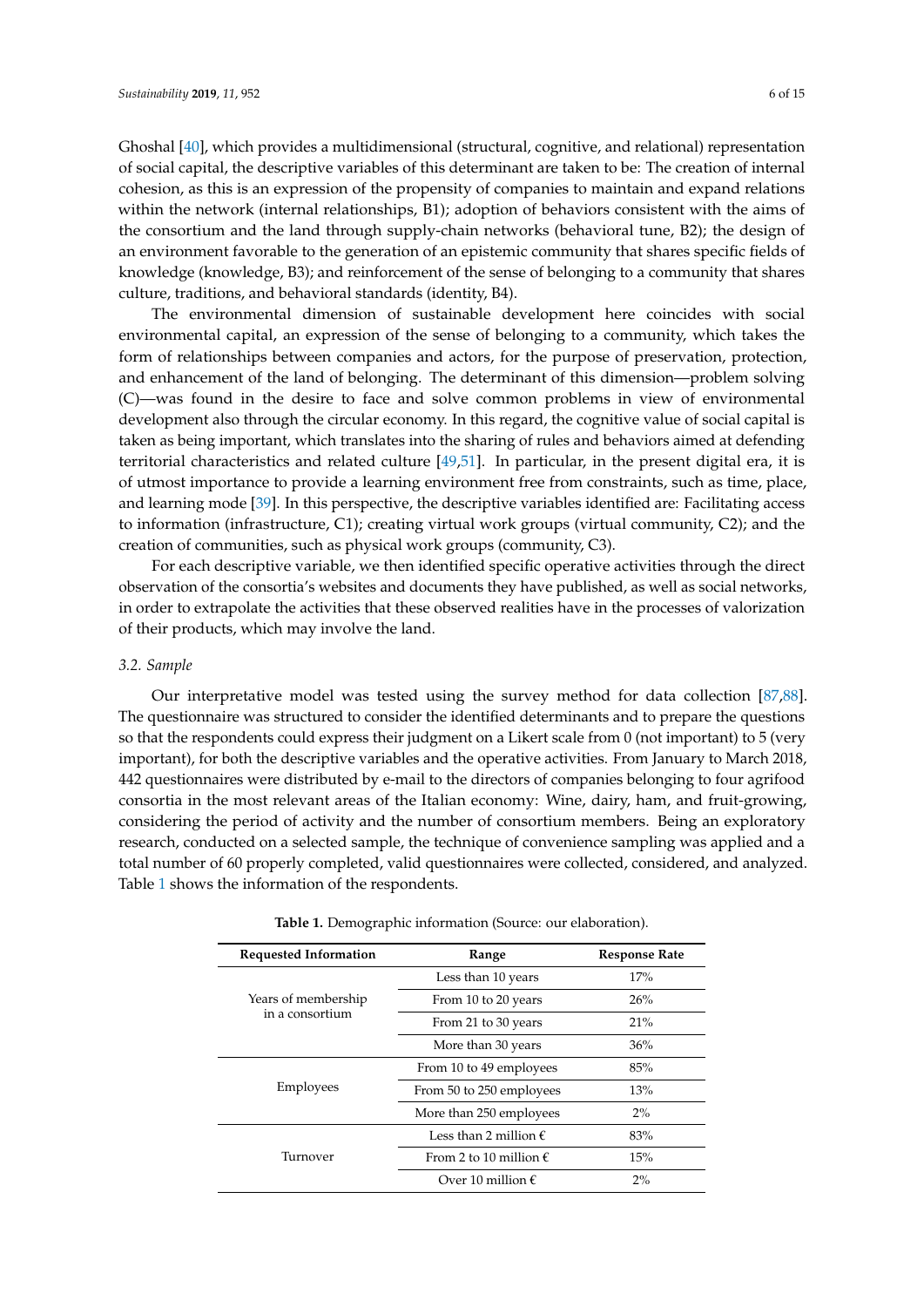#### *3.3. Methodology*

Our methodology employed a logit model, with calculations performed by SPSS (Statistical Package for Social Science) [\[24](#page-12-7)[,89\]](#page-14-18), to examine the correlation between the propensity to exchange knowledge (dependent variable) and the input variables described above (independent variables). In the logit model, independent variables are combined into a linear function that estimates the logarithm of the relationship between the probability that an event will occur and the probability that it will not occur (in our case, the probability of exchanging knowledge and the probability of not exchanging knowledge).

The forecasting function takes the typical following form:

$$
Ln [PKS/(1 - PKS)] = a + BX + E
$$

where: Ln is for the natural logarithm, PKS is the probability of exchanging knowledge,  $(1 - PKS)$  is the probability of not exchanging knowledge, a is the constant, B is the vector of the coefficients of the dependent variable, X is the vector of the independent variables (in our case, the set of variables from A to C3), and E is the error.

In the analysis carried out with SPSS, vector B is represented in the table "Equation variables" (see Table 4) in which, for each coefficient, the significance level and the value of the odd ratio are also indicated [Exp (B)]. It is a relative probability measure, since it expresses the probability of exchanging knowledge in the presence of each covariate with respect to the probability of exchanging knowledge in the absence of the same covariate. A method, therefore, that has proven suitable for identifying, among the independent variables, the predictive variables, i.e., those that have a greater explanatory power, as well as to estimate the probability of the influence of each of the covariates with respect to the probability of the propensity to sharing knowledge and the potential links with the observed phenomenon.

<span id="page-6-0"></span>The chi-square test (see Table [2\)](#page-6-0) showed an insignificant difference of 0.742, for which it is possible to accept the null hypothesis of a good adaptability of the data to the model. The significance of the model is also demonstrated by the classification table (Table [3\)](#page-6-1), which shows that the model correctly classifies 71.7% of the observations.

**Table 2.** Hosmer–Lomeshow significance test (Source: our elaboration).

| Phase Chi-Square Gl | Sign. |
|---------------------|-------|
| 5.148               | 0.742 |

<span id="page-6-1"></span>

| Phase 1 | <b>Observed</b>      |    | <b>Expected Propensity to Sharing Knowledge (SK)</b><br><b>Percent Correct</b> |       |
|---------|----------------------|----|--------------------------------------------------------------------------------|-------|
|         |                      | 22 |                                                                                | 73.3% |
|         | A00 Propensity to SK |    |                                                                                | 70.0% |
|         | Overall percentage   |    |                                                                                | 71.7% |

**Table 3.** Classification table (Source: our elaboration).

### <span id="page-6-2"></span>**4. Results**

The logit model was thus able to identify only three significant predictive variables from the independent variables—those that have explanatory power greater than the observed phenomenon. Considering the level of significance  $(p < 0.050)$ , Table [4](#page-7-0) shows that the predictive variables are: Competitive advantage (A;  $p = 0.032$ ); goals (B;  $p = 0.040$ ); and problem solving (C;  $p = 0.050$ ). Therefore, it is possible to state that the probability that accompanies the use of knowledge sharing is mainly related to determinants, with which we describe the three dimensions (economic, social, and environmental) of sustainable development in the model. This allowed us to answer the first research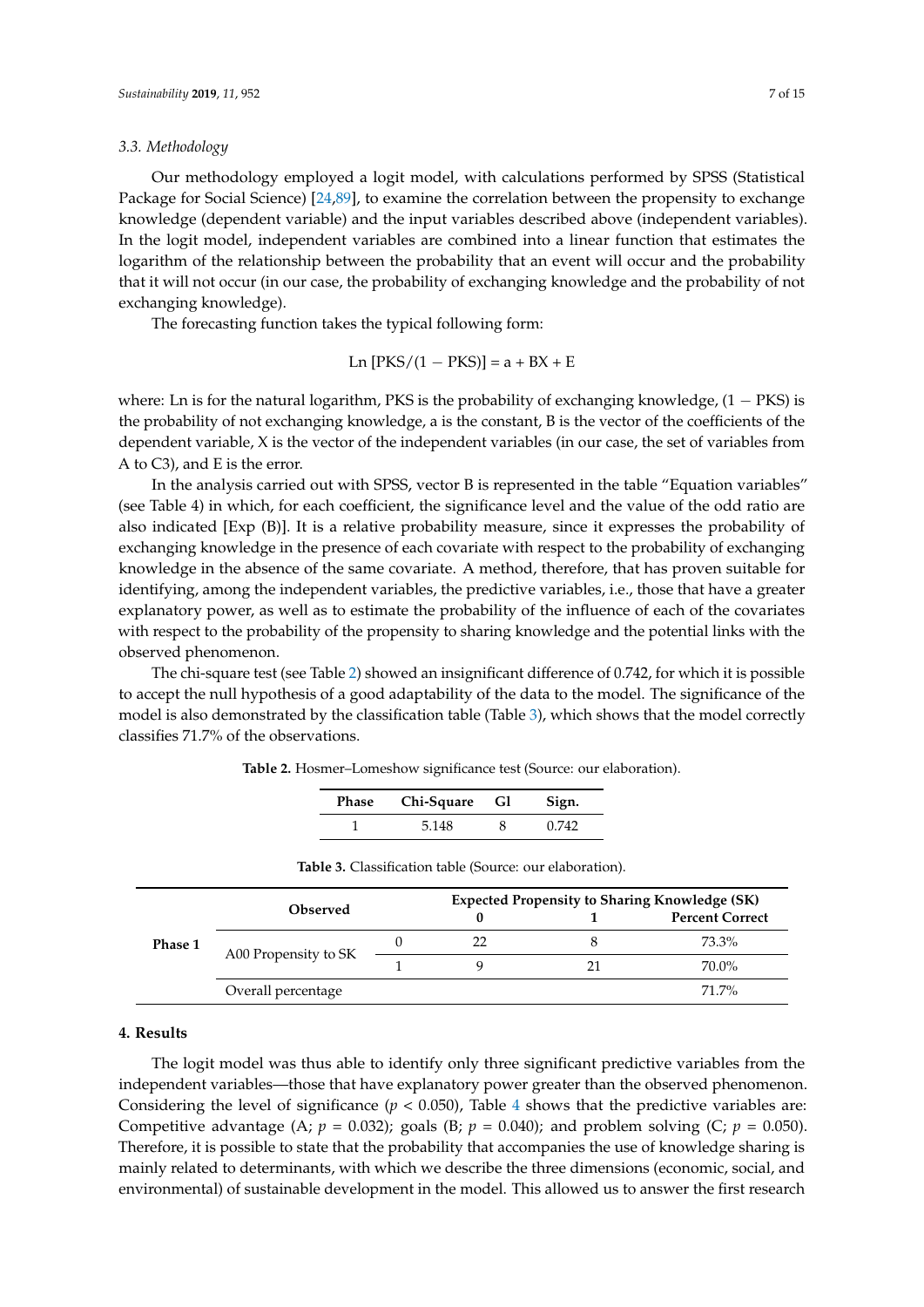<span id="page-7-0"></span>question (QR1) by identifying the management areas in which the exchange of knowledge must take place to co-create sustainable development.

| Variables                        | <b>B</b> Coeff. | S.E.  | Wald  | gl           | Sign. | Exp(B)  |
|----------------------------------|-----------------|-------|-------|--------------|-------|---------|
| (A) Competitive Advantage        | $-0.479$        | 0.223 | 4.623 | $\mathbf{1}$ | 0.032 | 0.619   |
| A1 Production                    | $-0.257$        | 0.289 | 0.792 | 1            | 0.373 | 0.773   |
| A2 Value of product              | 0.202           | 0.207 | 0.949 | $\mathbf{1}$ | 0.330 | 1.223   |
| A3 External relationship         | 0.092           | 0.278 | 0.109 | $\mathbf{1}$ | 0.741 | 1.096   |
| A4 Growth                        | $-0.375$        | 0.322 | 1.358 | 1            | 0.244 | 0.687   |
| A5 Cognitive Heritage            | 0.541           | 0.345 | 2.467 | 1            | 0.116 | 1.719   |
| (B) Goals                        | $-0.532$        | 0.260 | 4.197 | 1            | 0.040 | 0.587   |
| B1 Internal relationship         | 0.055           | 0.194 | 0.079 | 1            | 0.778 | 1.056   |
| B <sub>2</sub> Behavioral tune   | $-0.587$        | 0.338 | 3.027 | 1            | 0.082 | 0.556   |
| B <sub>3</sub> Knowledge         | $-0.127$        | 0.183 | 0.480 | $\mathbf{1}$ | 0.488 | 0.881   |
| <b>B4</b> Identity               | $-0.052$        | 0.241 | 0.046 | 1            | 0.830 | 0.949   |
| (C) Problem solving              | 0.617           | 0.314 | 3.856 | 1            | 0.050 | 1.854   |
| C1 Infrastructures               | 0.128           | 0.199 | 0.414 | 1            | 0.520 | 1.137   |
| C <sub>2</sub> Virtual community | $-0.024$        | 0.217 | 0.013 | 1            | 0.910 | 0.976   |
| C <sub>3</sub> Community         | 0.124           | 0.188 | 0.431 | 1            | 0.512 | 1.132   |
| Constant                         | 5.677           | 3.791 | 2.242 | 1            | 0.134 | 292.034 |

**Table 4.** Dependent variables: Propensity to sharing knowledge (Source: our elaboration).

*Logistic Regression*

Number of observations = 60 Nagelkerke R-squared = 0.281 Log likelihood  $= 68.969$ 

In Table [4,](#page-7-0) we can also see the variables of the model that have a minor significance in the relationship with knowledge sharing. Nevertheless, we wanted to verify if these variables can contribute indirectly to the proposed framework. Therefore, the correlation between the three predictor variables (determinants) and the remaining variables was analyzed to verify if these, in a systemic perspective, can become the descriptive variables along which a strategy oriented toknowledge sharing culture could be built (RQ2). Thus, an analysis of the correlation matrix (see Table [5\)](#page-8-0) between the identified variables was carried out. This method makes it possible to check whether there is a dependency relationship between the variables. The comparison was performed by means of the Bravais-Pearson correlation coefficient (between -1 and 1), which is able to measure the intensity of the relationship. Two quantitative variables are positively correlated if they vary in a concordant way; the increase [decrease] of one increases [decreases] the other, which is negatively related if they vary in a discordant manner. Two characters, therefore, seem to agree if the differences from the average tend to be of the same sign while they are discordant if such discord tend to be of the opposite sign. From Table [5,](#page-8-0) it is clear that there is a correlation between the determinants identified in the model.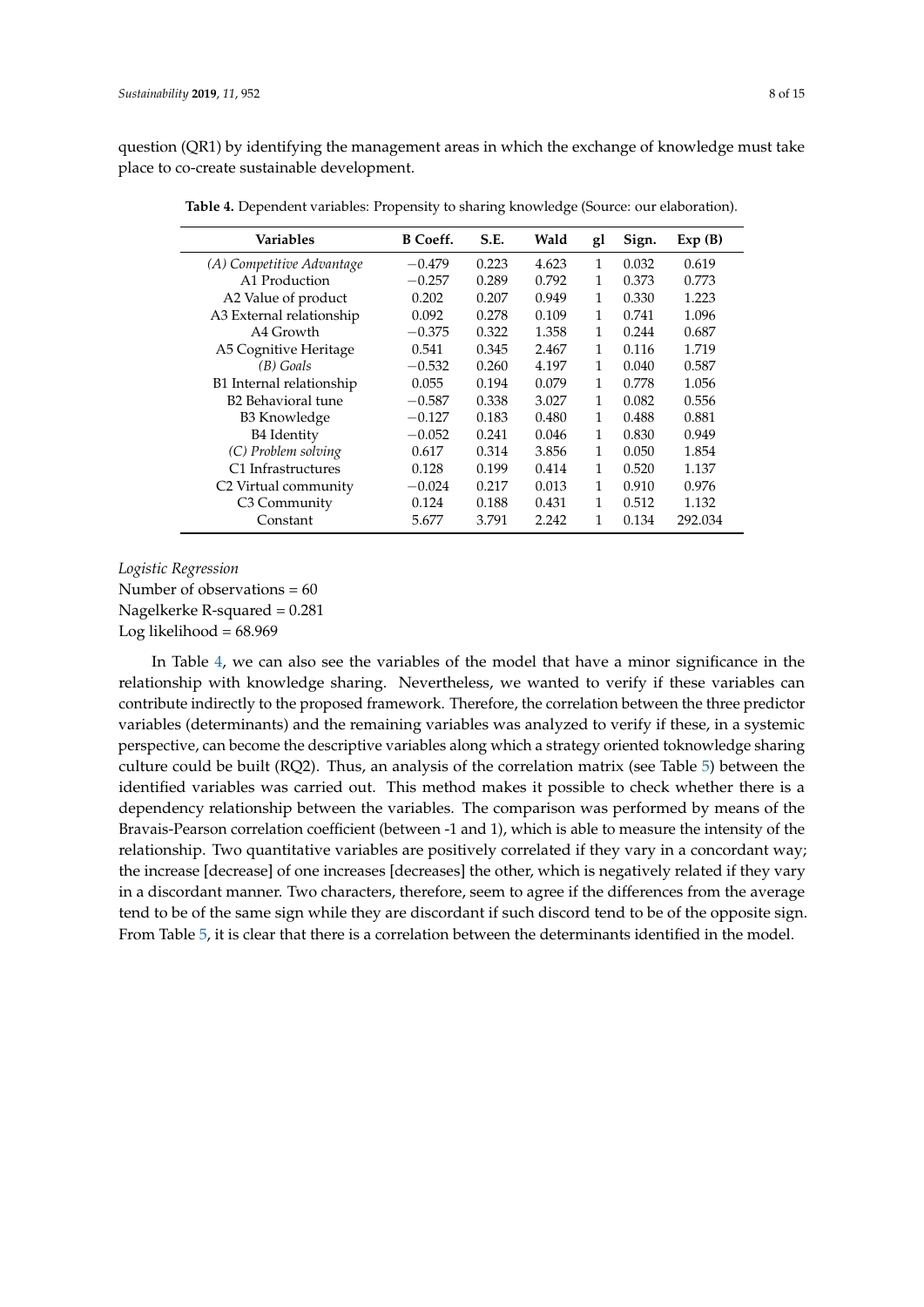|                          |                                       | Competitive<br>Advantage | Production | Value of<br>Product | External<br>Relationships | Growth             | Cognitive<br>Heritage | Goals              | Internal<br>Relationships | Behavioral<br>Tune | Knowledge          | Identity           | Problem<br>Solving | IT<br>Infrastructures | Virtual<br>Community | Community |
|--------------------------|---------------------------------------|--------------------------|------------|---------------------|---------------------------|--------------------|-----------------------|--------------------|---------------------------|--------------------|--------------------|--------------------|--------------------|-----------------------|----------------------|-----------|
| Competitive<br>Advantage | Corr. di Pearson<br>Sign. (a due code |                          |            |                     | $0.294*$<br>0.023         |                    | $0.299*$<br>0.020     | $0.325*$<br>0.011  |                           |                    |                    |                    | $0.338*$<br>0.008  | $0.351**$<br>0.006    | $0.295*$<br>0.022    |           |
| Goals                    | Corr. di Pearson<br>Sign. (a due code |                          |            |                     |                           |                    | $0.470**$<br>0.000    |                    |                           | $0.333**$<br>0.009 |                    | $0.432**$<br>0.001 | 456**<br>0.000     |                       |                      |           |
| Problem<br>solving       | Corr. di Pearson<br>Sign. (a due code | $0.338**$<br>0.008       |            |                     |                           | $0.339**$<br>0.008 |                       | $0.456**$<br>0.000 | $0.331**$<br>0.010        | $0.466**$<br>0.000 | $0.603**$<br>0.000 |                    |                    |                       | $0.654**$<br>0.000   |           |

# **Table 5.** Correlation matrix (Source: our elaboration).

<span id="page-8-0"></span>\*. The correlation is significant at level 0.05 (two-tailed); \*\*. The correlation is significant at level 0.01 (two-tailed).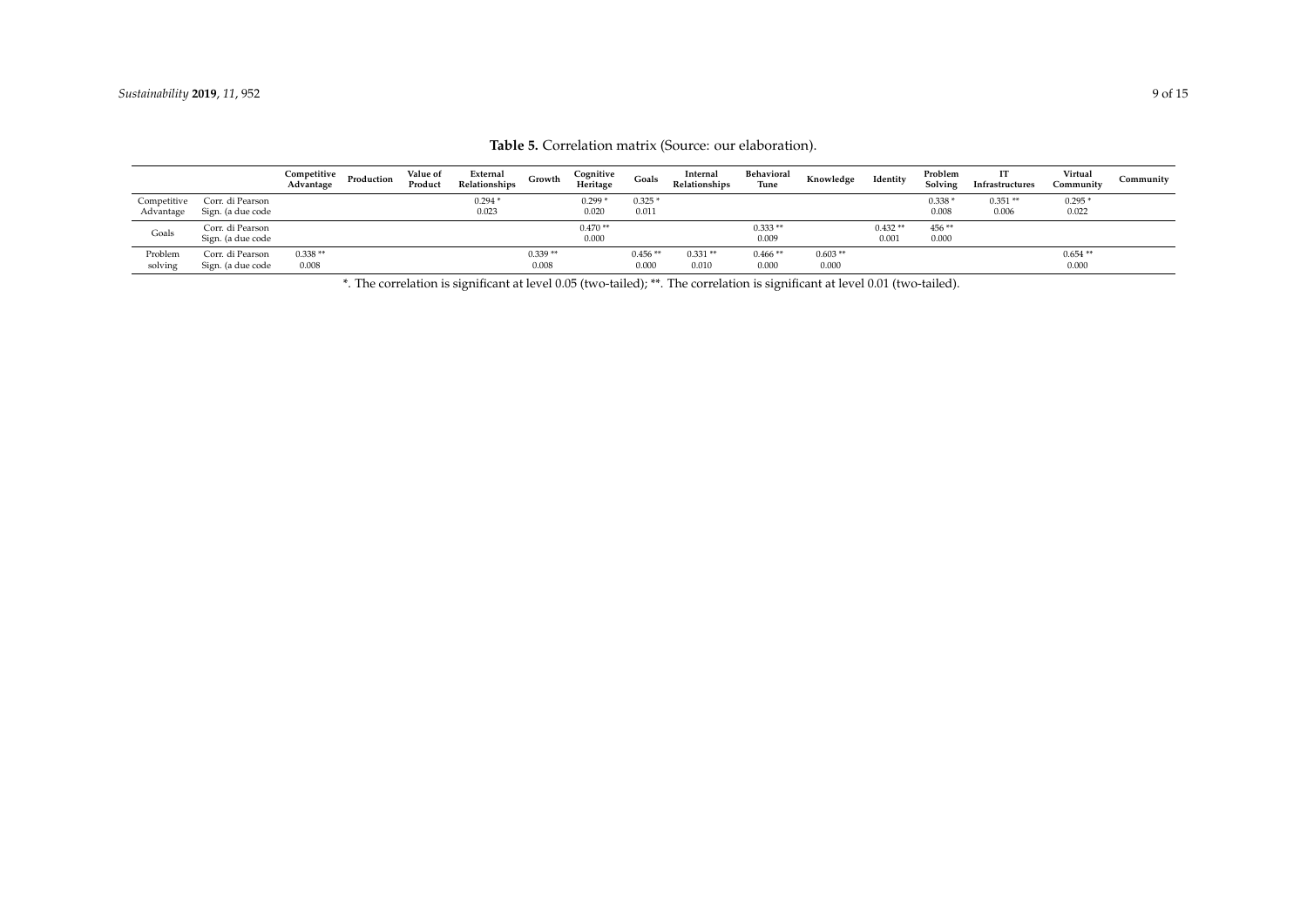In fact, competitive advantage (A) is correlated with both goals (B) (0.325) and problem solving (C) (0.338); this bond is strengthened when we observe the correlation between goals (B) and problem solving (C) (0.456). The really interesting aspect, however, lies in the link between the determinants and the descriptive variables as well as in the link between the descriptive variables and the operative activities carried out by the companies. Focusing our attention on the individual determinants, we can make the following reflections that allow us to respond to RQ2:

- 1) Competitive advantage is related to both external relationships (0.294) and cognitive heritage (0.299). On the one hand, this highlights the importance of stabilizing relations with local actors. The drivers considered most significant are represented by operative activities, such as events and cultural initiatives to rediscover local traditions; on the other hand, the importance of enriching the cognitive patrimony is highlighted through the training of professional figures with skills that transverse to the sector and to local development issues. The strengthening of relations then passes through the sharing of objectives (goals; 0.325) that are not traditional, but innovative (note that the variables, production and value of product, are not correlated). This is confirmed by the correlation with the descriptive variables of infrastructure (0.351) and virtual community (0.295). With regard to the first variable, companies report that access to and dissemination of knowledge can be facilitated by the use of databases, search engines, cloud computing, and others. Equally interesting are the innovative tools related to the virtual community variable, since companies consider social media, messaging applications, forums, video conferences, and similar technologies as instruments that fuel comparison and make it possible to increase recognition in the final consumer of the historical productive traditions and, consequently, the fame of the land's products.
- 2) Goals: The correlation matrix shows how the process of knowledge sharing aimed at sustainable development requires, according to the companies, the creation of a network of relationships capable of: a) Facilitating the enrichment of the cognitive heritage, orienting it to the specificities of the land (cognitive heritage; 0.470), in particular by training professionals with skills transversal to the sector and to local development issues; b) generating behaviors consistent with the aims of the consortium and the land (behavioral tune; 0.333); for this purpose, the membership of a supply chain network and of other networks, which may include local catering companies, companies in the tourism sector, national parks, and similar, is perceived as useful. Moreover, the exchange of knowledge aimed at the sharing of common objectives facilitates the growth of the sense of belonging to a community that shares the culture, traditions, and rules of behavior (identity; 0.432), which lead to the affirmation of identity and to the conception of or strengthening of a territorial brand.
- 3) Problem solving: Solving common problems with a view to environmental development is coherent: a) With individual expectations of competitive advantage (competitive advantage; 0.338); b) with the expectations of the community represented by the survival and growth of the consortium as a phenomenon rooted in the land (growth; 0.339; c) with the internal relationships necessary for an efficiency of sharing (internal relationships; 0.331). It is also interesting to note that companies consider it essential for the resolution of common problems and for enhancing historical production traditions through: 1) The creation of a website describing local traditions (goals; 0.456); the creation of a supply chain and other networks (behavioral tune; 0.466); 2) the generation of an epistemic community that shares specific fields of knowledge through forms of e-learning on websites for the entire community (knowledge; 0.603); 3) the sharing of information through the creation of forums, messaging applications, and social media (virtual community; 0.654) that facilitate comparison and promote shared planning.

These reflections suggest that a knowledge sharing culture oriented to sustainability is characterized by a process where the initial input to the exchange is the search for a competitive advantage in which the sharing of objectives becomes fundamental, which then facilitates the resolution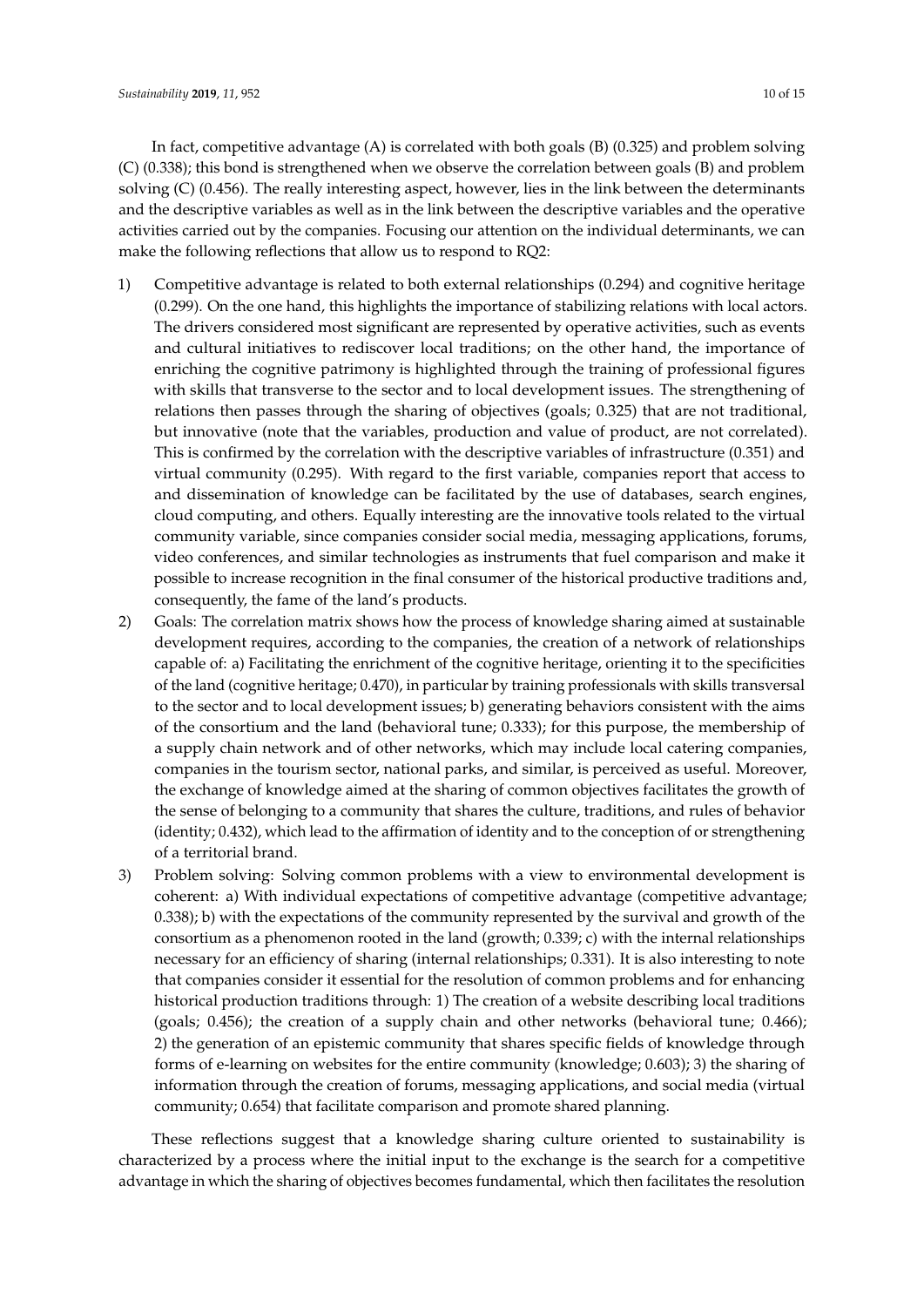of common problems. The descriptive variables, then, become intermediate facilitators because they represent specific fields of knowledge on which to build an environment favorable to the generation of an epistemic community that shares knowledge. The tools and the operative activities represent the actions that companies consider most effective for the co-creation of sustainable development founded on the genesis of a common knowledge heritage.

#### <span id="page-10-0"></span>**5. Discussion**

The empirical application of our model shows that knowledge sharing is undoubtedly a strategy that can strengthen the ecosystem of a land and make stakeholders co-creators of sustainability. It is perceived by companies as a facilitator [\[37,](#page-12-19)[90–](#page-14-19)[92\]](#page-14-20) of such development and therefore as an instrument of social innovation when activated by a virtuous circle.

This is a logic that starts from the expectations of both individual companies and communities of companies (competitive advantage), but is also capable of contextually considering the need to strengthen the social dimension (goals) through the creation of identity and the orientation of cognitive heritage towards the specificities of the land, as well as the consolidation of external relationships and internal relationships to face and solve common problems (problem solving). This virtuous circle finally finds—in the sharing of a common language and through the creation of infrastructures and a virtual community—a means to broaden the comparison and complete the process of co-creation. These variables are guidelines on the basis of which policies can be activated that aim at co-creating sustainability, though the most interesting aspect concerns the operational tools indicated by the respondents. Beyond the consolidated sharing of cultivation and production methods acquired by the companies in the protection consortia, they consider the following to be fundamental in achieving a competitive advantage: The realization of cultural events and initiatives for the rediscovery of local traditions and productions, investment in technology to improve production techniques, and to train professionals with skills transversal to the sector and to local development issues. At the same time, they consider it important to broaden the social dimension of the objectives sharing, fueling the sense of a community of actors exchanging culture, traditions, and rules of behavior, activating networks outside the supply chain with sectors that share the culture of the territory they belong to (restaurants, tourism, national parks, nonprofit organizations, etc.) and using e-learning formulas created through a dedicated website for the entire community. From these paths, an identity is born and consolidated and must be communicated and enhanced through the creation or strengthening of a territorial brand. Equally interesting are the operative activities that are considered important for the process of solving common problems. The adoption of a common language can be coordinated with: The creation of a website that promotes the traditions of the land, e-learning resources on websites for the entire community, and the sharing of information through virtual communities that facilitate comparison and promote shared planning.

A governance attentive to the multidimensional needs of the land must thus not neglect to consider the needs and proposals that come from the companies operating within it, especially when these are representative of the culture of a territory, as in the case of companies that belong to a protection consortium.

#### <span id="page-10-1"></span>**6. Conclusions**

This study combines managerial and research implications, throwing light on multi-disciplinary research streams with a potential impact upon territorial development.

The results of our survey suggest that a policy oriented towards the sustainability of the territory—enterprises system must rely on the development and strengthening of a knowledge sharing culture. The challenge, therefore, is to strengthen the ability of network governance to activate operational lines that make the "competitive advantage—goals—problem solving" relationship no longer a random mechanism, but one that is well-researched and well-defined. In this way, in fact, it can represent a combination of the expectations (not only economic) of the productive fabric, the sharing of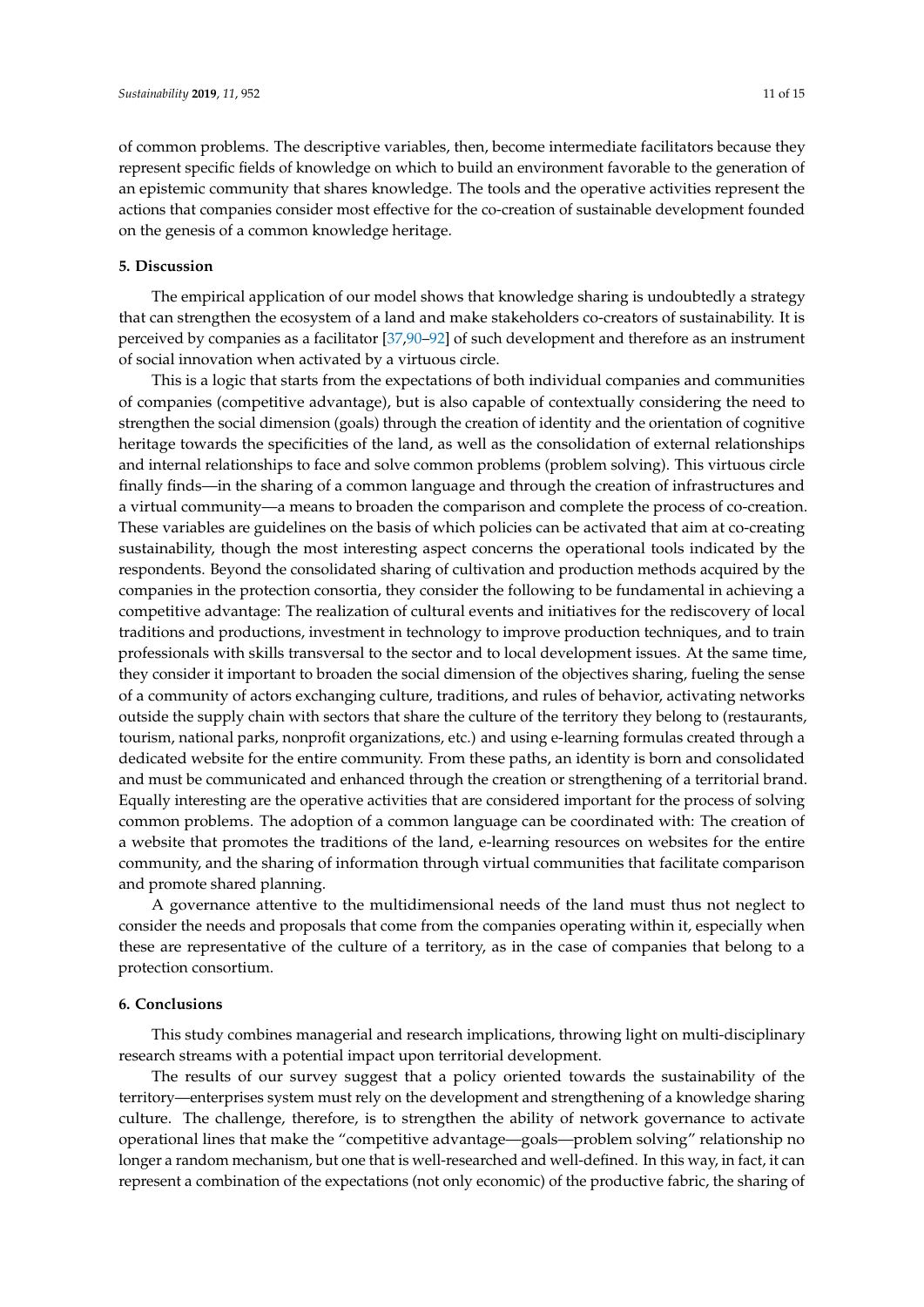objectives, the strengthening of relationships between enterprises, and the propensity to participate in environmental planning through the comparison and sharing of a common language. This condition, of course, activates a virtuous circle, thanks to which improvements in systemic performance generates attractiveness, a need to improve company management, and an increase in value for the actors in relation with them. Ultimately, it is capable of conveying the culture of knowledge sharing in areas (such as the agrifood sector) perhaps not very accustomed to either these means of sharing intangible resources or to sharing the structural elements of the management processes.

The limits of the work lie in the fact that the knowledge sharing culture is still an ongoing process. The exploratory nature of the work suggests that the proposed discussions can be considered as only preliminary. In fact, the predictive nature of the determinants and their link with descriptive variables suggest that the knowledge sharing culture is perceived as a natural driver of the co-creating process of sustainable development. Relevant suggestions about tools and operative activities were included to address and favor the process of knowledge sharing. In our opinion, the proposed framework introduces adequate general interpretation schemes for the investigation of the importance of a knowledge sharing culture in the co-creating process of sustainable development, in part filling the gap linked to the absence of operational tools adequate for understanding the existence of environmental conditions for the implementation of these strategies in business networks. A future contribution to research could come from the expansion of the sample in the sector analyzed and also from the application of the model in other sectors.

**Author Contributions:** This paper is the result of common reflections. A.M. wrote Sections [1](#page-0-0) and [2.2;](#page-2-0) M.F. wrote Section [3;](#page-3-0) P.S. wrote Sections [2.1](#page-2-1) and [4;](#page-6-2) A.I. wrote Sections [5](#page-10-0) and [6.](#page-10-1)

**Funding:** Authors used their University funds for covering the costs to publish in open access.

**Conflicts of Interest:** The authors declare no conflict of interest.

#### **References**

- <span id="page-11-0"></span>1. Barile, S.; Saviano, M.; Polese, F.; Di Nauta, P. Il rapporto impresa-territorio tra efficienza locale, efficacia di contesto e sostenibilità ambientale. *Sinerg. Ital. J. Manag.* **2013**, *90*, 25–49.
- 2. Dyer, J.H.; Singh, H. The relational view: Cooperative strategy and sources of inter-organizational competitive advantage. *Acad. Manag. Rev.* **1998**, *23*, 660–679. [\[CrossRef\]](http://dx.doi.org/10.5465/amr.1998.1255632)
- <span id="page-11-1"></span>3. Costabile, M. *Il capitale relazionale: Gestione delle relazioni e della customer loyalty*; McGraw-Hill: Milano, Italy, 2001.
- <span id="page-11-2"></span>4. Fotino, F.; Calabrese, M.; Lettieri, M. Co-creating value in urban public policy contexts: A different approach. *Land Use Policy* **2018**, *79*, 20–29. [\[CrossRef\]](http://dx.doi.org/10.1016/j.landusepol.2018.06.010)
- 5. Jarillo, J.C. On strategic networks. *Strateg. Manag. J.* **1988**, *9*, 31–41. [\[CrossRef\]](http://dx.doi.org/10.1002/smj.4250090104)
- 6. Lorenzoni, G. *Accordi, reti e vantaggio competitivo*; Etas: Milano, Italy, 1992.
- 7. Saviano, M.; Di Nauta, P.; Montella, M.M.; Sciarelli, F. Managing protected areas as cultural landscapes: The case of the Alta Murgia National Park in Italy. *Land Use Policy* **2018**, *76C*, 290–299. [\[CrossRef\]](http://dx.doi.org/10.1016/j.landusepol.2018.03.052)
- 8. Saviano, M.; Di Nauta, P.; Montella, M.M.; Sciarelli, F. The Cultural Value of Protected Areas as Models of Sustainable Development. *Sustainability* **2018**, *10*, 1567. [\[CrossRef\]](http://dx.doi.org/10.3390/su10051567)
- <span id="page-11-3"></span>9. Sicca, L. *La Gestione strategica dell'impresa*; Cedam: Padova, Italy, 1998.
- <span id="page-11-4"></span>10. Berry, L.L. Relationship marketing. In *Emerging Perspectives on Service Marketing*; Berry, L.L., Shostack, G.L., Upah, G.D., Eds.; American Marketing Association: Chicago, IL, USA, 1983.
- 11. Grönroos, C. From scientific management to service management: A management perspective for the age of service competition. *Int. J. Serv. Ind. Manag.* **1994**, *5*, 5–20. [\[CrossRef\]](http://dx.doi.org/10.1108/09564239410051885)
- <span id="page-11-5"></span>12. Morgan, C. *Programming from Specifications*; Prentice Hall: Upper Saddle River, NJ, USA, 1994.
- <span id="page-11-6"></span>13. Hagedoorn, J.; Dysters, G. External sources of innovative capabilities: The performance for strategic alliances or mergers and acquisitions. *J. Manag. Stud.* **2002**, *39*, 167–188. [\[CrossRef\]](http://dx.doi.org/10.1111/1467-6486.00287)
- 14. Eisenhardt, K.M. Has strategy changed? *MIT Sloan Manag. Rev.* **2002**, *43*, 88–91.
- 15. Lawrence, T.B.; Hardy, C.; Phillips, N. Institutional effects of inter-organizational collaborations: The emergence of proto-institutions. *Acad. Manag. J.* **2002**, *45*, 281–290.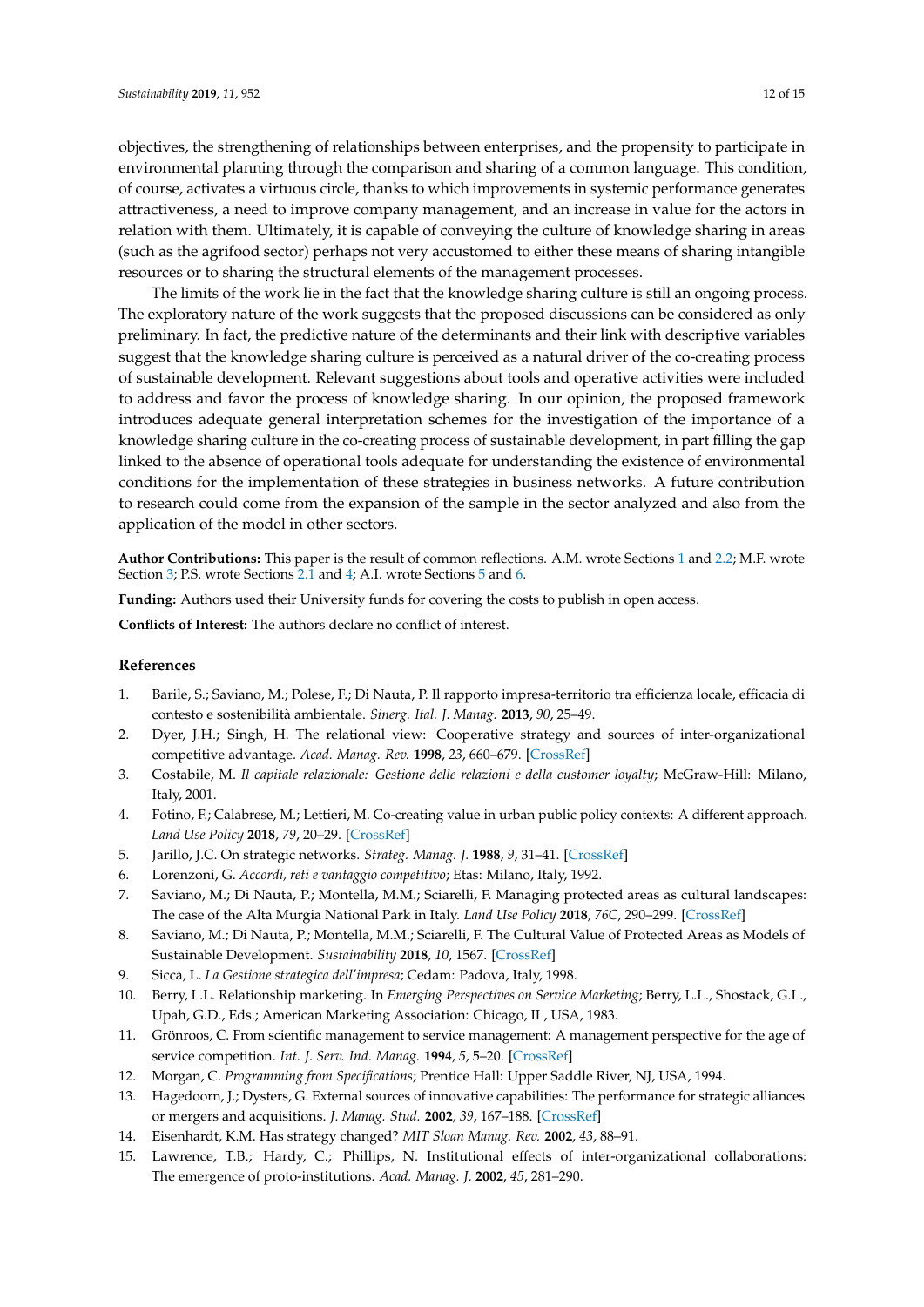- <span id="page-12-0"></span>16. Roberts, E.B.; Liu, W.K. Ally or acquire? *MIT Sloan Manag. Rev.* **2002**, *43*, 26–34.
- <span id="page-12-1"></span>17. Maizza, A. (Ed.) *I Distretti Agroalimentari nel Contesto Globale. Un'analisi Nel Territorio Pugliese*; Franco Angeli: Milano, Italy, 2010.
- <span id="page-12-2"></span>18. Barile, S.; Di Nauta, P. Viable Systems Approach for territory development. In *Contributions to Theoretical and Practical Advances in Management. A Viable Systems Approach (vSa)*; Barile, S., Bassano, C., Calabrese, M., Confetto, M.G., Di Nauta, P., Piciocchi, P., Polese, F., Saviano, M., Siano, A., Siglioccolo, M., Eds.; ASVSA—Association for Research on Viable Systems, International Printing: Avellino, Italy, 2011.
- <span id="page-12-17"></span><span id="page-12-3"></span>19. Fait, M. *Competitività e sviluppo dei territori del vino*; Cacucci: Bari, Italy, 2008.
- 20. Iaia, L.; Fait, M.; Cavallo, F.; Scorrano, P.; Maizza, A. Experiential marketing per il brand-land dei prodotti tipici: Diventare marchio comunicando il territorio. In *Manifattura: Quale futuro? Referred Electronic Conference Proceedings Sinergie, Università di Cassino e del Lazio Meridionale, Italy, 13–14 Novembre 2014*; Fondazione Cueim: Verona, Italy, 2014.
- <span id="page-12-4"></span>21. Maizza, A.; Fait, M.; Scorrano, P. Conditions and Drivers of Competition in a Region: Some Case Histories of Brand-Land Synergism. In *Management Innovation and Entrepreneurship: A Global Perspective*; Vrontis, D., Sakka, G., Amirkhanpour, M., Eds.; Cambridge Scholars Publishing: Newcastle upon Tyne, UK, 2015.
- <span id="page-12-5"></span>22. Davenport, T.; Prusak, L. *Working Knowledge*; Harvard Business School Press: Cambridge, MA, USA, 1998.
- <span id="page-12-6"></span>23. Lin, H.F. Effects of extrinsic and intrinsic motivation on employee knowledge sharing intentions. *J. Inf. Sci.* **2007**, *33*, 135–149. [\[CrossRef\]](http://dx.doi.org/10.1177/0165551506068174)
- <span id="page-12-7"></span>24. Stock, J.H.; Watson, M.W. Why has US inflation become harder to forecast? *J. Money Credit Bank.* **2007**, *39*, 3–33. [\[CrossRef\]](http://dx.doi.org/10.1111/j.1538-4616.2007.00014.x)
- <span id="page-12-8"></span>25. Cummings, J.N. Work groups, structural diversity, and knowledge sharing in a global organization. *Manag. Sci.* **2004**, *50*, 352–364. [\[CrossRef\]](http://dx.doi.org/10.1287/mnsc.1030.0134)
- <span id="page-12-9"></span>26. Pulakos, E.D.; Dorsey, D.W.; Borman, W.C. Hiring for Knowledge-Based Competitio. In *Managing Knowledge for Sustained Competitive Advantage*; Jackson, S.E., Hitt, M.A., Denisi, A.S., Eds.; Jossey-Bass: San Francisco, CA, USA, 2003; pp. 155–177.
- <span id="page-12-10"></span>27. Dyer, J.H.; Nobeoka, K. Creating and managing a high-performance knowledge-sharing network: The Toyota case. *Strateg. Manag. J.* **2000**, *21*, 345–367. [\[CrossRef\]](http://dx.doi.org/10.1002/(SICI)1097-0266(200003)21:3<345::AID-SMJ96>3.0.CO;2-N)
- <span id="page-12-11"></span>28. Di Stefano, G.; Gambardella, A.; Verona, G. Technology push and demand pull perspectives in innovation studies: Current findings and future research directions. *Res. Policy* **2012**, *41*, 1283–1295. [\[CrossRef\]](http://dx.doi.org/10.1016/j.respol.2012.03.021)
- <span id="page-12-12"></span>29. Del Giudice, M.; Maggioni, V. Managerial practices and operative directions of knowledge management within inter-firm networks: A global view. *J. Knowl. Manag.* **2014**, *18*, 841–846. [\[CrossRef\]](http://dx.doi.org/10.1108/JKM-06-2014-0264)
- <span id="page-12-13"></span>30. Rullani, E. Introduzione al tema: Produzione sostenibile: La nuova stella polare per navigare (a vista) nel mare della crisi. *Economia e società regionale* **2011**, *114*, 5–21.
- <span id="page-12-14"></span>31. Quigley, N.R.; Tesluk, P.E.; Locke, E.A.; Bartol, K.M. A multilevel investigation of the motivational mechanisms underlying knowledge sharing and performance. *Organ. Sci.* **2007**, *18*, 71–88. [\[CrossRef\]](http://dx.doi.org/10.1287/orsc.1060.0223)
- <span id="page-12-15"></span>32. Baccarani, C.; Golinelli, G.M. L'imprenditore tra imprenditorialità, managerialità, leadership e senso del futuro. *Sinergie rivista di studi e ricerche* **2011**, *71*, 7–14.
- <span id="page-12-16"></span>33. Inkpen, A.C.; Tsang, E.W. Social capital, networks, and Knowledge transfer. *Acad. Manag. Rev.* **2005**, *30*, 146–165. [\[CrossRef\]](http://dx.doi.org/10.5465/amr.2005.15281445)
- <span id="page-12-18"></span>34. Ahmad, N.; Quadri, N.; Qureshi, M.; Alam, M. Relationship Modeling of Critical Success Factors for Enhancing Sustainability and Performance in E-Learning. *Sustainability* **2018**, *10*, 4776. [\[CrossRef\]](http://dx.doi.org/10.3390/su10124776)
- <span id="page-12-23"></span>35. Gabbay, S.M.; Leenders, R.T.A. (Eds.) Social capital of organizations: From social structure to the management of corporate social capital. In *Social Capital of Organizations (Research in the Sociology of Organizations)*; Emerald Group Publishing Limited: Bingley, UK, 2001; Volume 18, pp. 1–20.
- <span id="page-12-21"></span>36. Gargiulo, M.; Benassi, M. Trapped in your own net? Network cohesion, structural holes, and the adaptation of social capital. *Organ. Sci.* **2000**, *11*, 183–196. [\[CrossRef\]](http://dx.doi.org/10.1287/orsc.11.2.183.12514)
- <span id="page-12-19"></span>37. Lusch, R.F.; Vargo, S.L. *Service-Dominant Logic: Premises, Perspectives, Possibilities*; Cambridge University Press: Cambridge, UK, 2014.
- <span id="page-12-20"></span>38. Van Den Hooff, B.; De Ridder, J.A. Knowledge sharing in context: The influence of organizational commitment, communication climate and CMC use on knowledge sharing. *J. Knowl. Manag.* **2004**, *8*, 117–130. [\[CrossRef\]](http://dx.doi.org/10.1108/13673270410567675)
- <span id="page-12-22"></span>39. Adler, P.S.; Kwon, S.W. Social capital: Prospects for a new concept. *Acad. Manag. Rev.* **2002**, *27*, 17–40. [\[CrossRef\]](http://dx.doi.org/10.5465/amr.2002.5922314)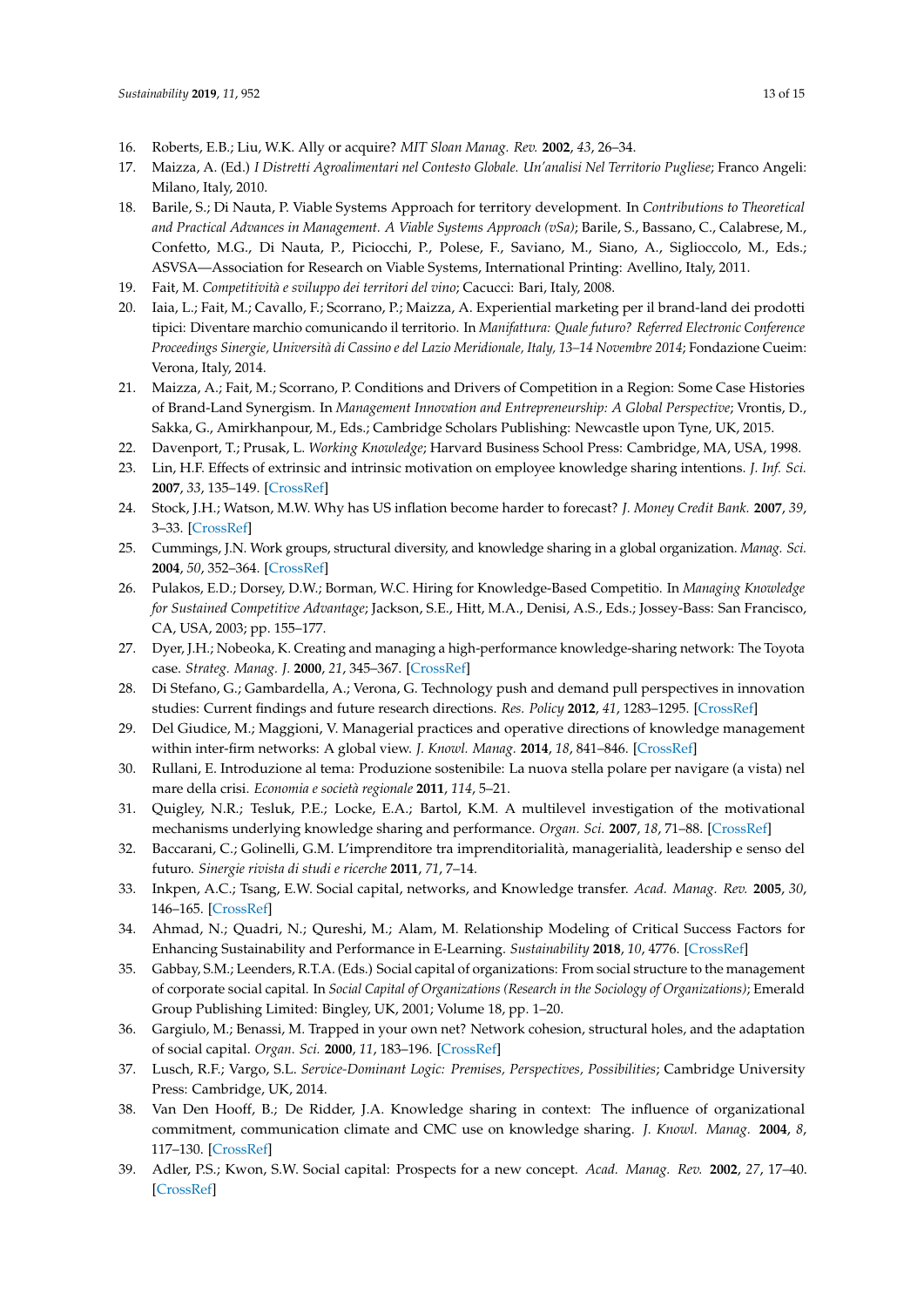- <span id="page-13-0"></span>40. Nahapiet, S.; Ghoshal, S. Social capital, intellectual capital, and the organizational advantage. *Acad. Manag. Rev.* **1998**, *23*, 242–266. [\[CrossRef\]](http://dx.doi.org/10.5465/amr.1998.533225)
- <span id="page-13-1"></span>41. Anand, V.; Glick, W.H.; Manz, C.C. Thriving on the knowledge of outsiders: Tapping organizational social capital. *Acad. Manag. Executive* **2002**, *16*, 87–101. [\[CrossRef\]](http://dx.doi.org/10.5465/ame.2002.6640198)
- <span id="page-13-2"></span>42. Baker, W.E. *Achieving Success through Social Capital: Tapping the Hidden Resources in Your Personal and Business Networks*; Jossey-Bass: San Francisco, CA, USA, 2000.
- <span id="page-13-3"></span>43. Nicolini, D. *Knowing in Organizations: A Practice-Based Approach*; Routledge: Abingdon, UK, 2016.
- <span id="page-13-4"></span>44. Nonaka, I.; Von Krogh, G.; Voelpel, S. Organizational knowledge creation theory: Evolutionary paths and future advances. *Organ. Stud.* **2006**, *27*, 1179–1208. [\[CrossRef\]](http://dx.doi.org/10.1177/0170840606066312)
- <span id="page-13-5"></span>45. Chua, A. The influence of social interaction on knowledge creation. *J. Intellect. Cap.* **2002**, *3*, 375–392. [\[CrossRef\]](http://dx.doi.org/10.1108/14691930210448297)
- 46. Huysman, M.; De Wit, D. Practices of managing knowledge sharing: Towards a second wave of knowledge management. *Knowl. Process Manag.* **2004**, *11*, 81–92. [\[CrossRef\]](http://dx.doi.org/10.1002/kpm.192)
- 47. Liu, A.Q.; Besser, T. Social capital and participation in community improvement activities by elderly residents in small towns and rural communities. *Rural Sociol.* **2003**, *68*, 343–365. [\[CrossRef\]](http://dx.doi.org/10.1111/j.1549-0831.2003.tb00141.x)
- <span id="page-13-6"></span>48. Requena, F. Social capital, satisfaction and quality of life in the workplace. *Soc. Indic. Res.* **2003**, *61*, 331–360. [\[CrossRef\]](http://dx.doi.org/10.1023/A:1021923520951)
- <span id="page-13-7"></span>49. Chow, W.S.; Chan, L.S. Social network, social trust and shared goals in organizational knowledge sharing. *Inf. Manag.* **2008**, *45*, 458–465. [\[CrossRef\]](http://dx.doi.org/10.1016/j.im.2008.06.007)
- 50. Mcelroy, M.W.; Jorna, R.J.; Van Engelen, J. Rethinking social capital theory: A Knowledge management Perspective. *J. Knowl. Manag.* **2006**, *10*, 124–136. [\[CrossRef\]](http://dx.doi.org/10.1108/13673270610691233)
- <span id="page-13-17"></span>51. Wasko, M.M.; Faraj, S. Why should I share? Examining social capital and knowledge contribution in electronic networks of practice. *MIS Q.* **2005**, *29*, 35–57. [\[CrossRef\]](http://dx.doi.org/10.2307/25148667)
- <span id="page-13-8"></span>52. Yli-Renko, H.; Autio, E.; Sapienza, H.J. Social capital, knowledge acquisition, and knowledge exploitation in young technology-based firms. *Strateg. Manag. J.* **2001**, *22*, 587–613. [\[CrossRef\]](http://dx.doi.org/10.1002/smj.183)
- <span id="page-13-9"></span>53. Uphoff, N. Understanding social capital: Learning from the analysis and experience of participation. In *Social Capital: A Multifaceted Perspective*; Dasgupta, P., Serageldin, I., Eds.; The World Bank: Washington, DC, USA, 2000; pp. 215–249.
- <span id="page-13-10"></span>54. Bandura, A. Self-efficacy: Toward a Unifying Theory of Behavioral Change. *Psychol. Rev.* **1977**, *84*, 191–215. [\[CrossRef\]](http://dx.doi.org/10.1037/0033-295X.84.2.191) [\[PubMed\]](http://www.ncbi.nlm.nih.gov/pubmed/847061)
- 55. Bandura, A. Social cognitive theory of mass communication. In *Media Effects: Advances in Theory and Research*; Bryant, J., Oliver, M.B., Eds.; Routledge: New York, NY, USA, 2002; pp. 94–124.
- <span id="page-13-16"></span>56. Bandura, A. Social cognitive theory: An agentic perspective. *Annu. Rev. Psychol.* **2001**, *52*, 1–26. [\[CrossRef\]](http://dx.doi.org/10.1146/annurev.psych.52.1.1)
- 57. Bandura, A. *Social Foundations of Thought and Action: A Social Cognitive Theory*; Prentice-Hall: Englewood Cliffs, NJ, USA, 1986.
- 58. Maddux, J.E. Self-Efficacy Theory. In *Self-Efficacy, Adaptation, and Adjustment. The Plenum Series in Social/Clinical Psychology*; Maddux, J.E., Ed.; Springer: Boston, MA, USA, 1995; pp. 3–33.
- <span id="page-13-11"></span>59. Sherer, M.; Maddux, J.E.; Mercandante, B.; Prentice-Dunn, S.; Jacobs, B.; Rogers, R.W. The self-efficacy scale: Construction and validation. *Psychol. Rep.* **1982**, *51*, 663–671. [\[CrossRef\]](http://dx.doi.org/10.2466/pr0.1982.51.2.663)
- <span id="page-13-12"></span>60. Rolstadås, A. (Ed.) *Benchmarking—Theory and Practice*; Springer: Berlin, Germany, 2013.
- <span id="page-13-14"></span><span id="page-13-13"></span>61. Dalkir, K. *Knowledge Management in Theory and Practice*, 2nd ed.; MIT Press: Cambridge, MA, USA, 2011.
- 62. Leenders, R.T.A.; Gabbay, S.M. (Eds.) *Corporate Social Capital and Liability*; Springer Science & Business Media: New York, NY, USA, 2013.
- <span id="page-13-15"></span>63. Amhed, S.A.; D'astous, A.; El Adraoui, M. Country-of-origin effects on purchase managers' product perceptions. *Ind. Mark. Manag.* **1994**, *23*, 323–332.
- 64. Bilkey, W.J.; Nes, E. Country-of-Origin Effects on Product Evaluations. *J. Int. Bus. Stud.* **1982**, *13*, 89–99. [\[CrossRef\]](http://dx.doi.org/10.1057/palgrave.jibs.8490539)
- 65. Di Nauta, P. *Il settore agroalimentare in Italia fra tradizione ed innovazione. Uno sguardo alla Capitanata*; WIP Edizioni: Bari, Italy, 2013.
- 66. Hong, S.T.; Wyer, R.S. Effects of Country-of-Origin and Product-Attribute Information Processing Perspective. *J. Consum. Res.* **1989**, *16*, 175–187. [\[CrossRef\]](http://dx.doi.org/10.1086/209206)
- 67. Johnasson, J.K.; Douglas, S.P.; Nonaka, I. Assessing the Impact of Country of Origin on Product Evaluations: A New Methodological Perspective. *J. Mark. Res.* **1985**, *22*, 388–396. [\[CrossRef\]](http://dx.doi.org/10.1177/002224378502200404)